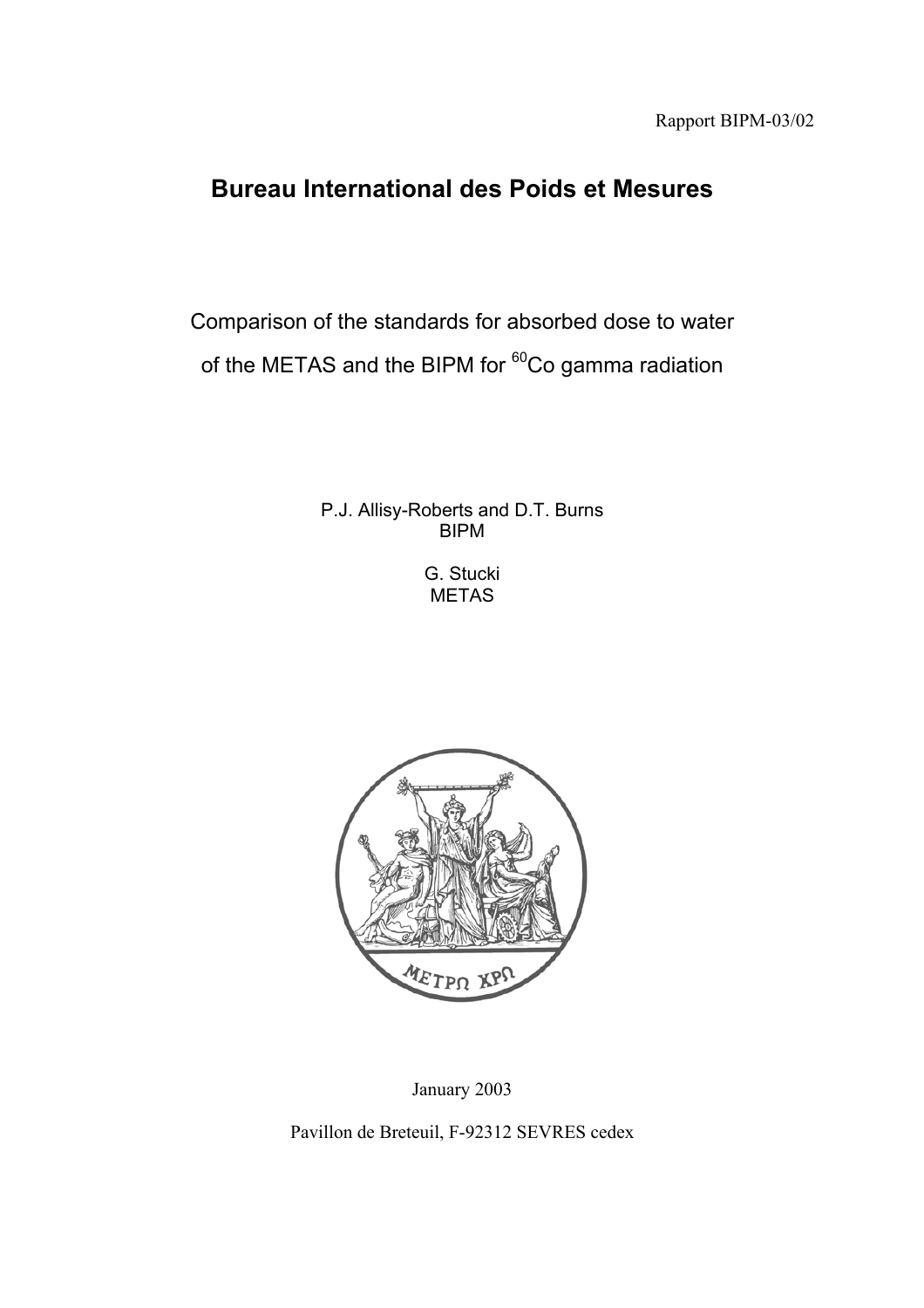# **Comparison of the standards of absorbed dose to water of the METAS, Switzerland and the BIPM for 60Co** γ **rays**

by P.J. Allisy-Roberts\* , D.T. Burns\*, G. Stucki\*\*

\*Bureau International des Poids et Mesures, F-92310 Sèvres \*\* Swiss Federal Office of Metrology and Accreditation, CH-3003 Bern-Wabern, Switzerland

#### **Abstract**

A comparison of the standards of absorbed dose to water of the Swiss Federal Office of Metrology and Accreditation (METAS), Switzerland and of the Bureau International des Poids et Mesures (BIPM) has been made in <sup>60</sup>Co gamma radiation. The results show that the METAS and the BIPM standards for absorbed dose to water are in agreement, yielding a comparison result of 1.0001 for the mean ratio of the calibration coefficients for the transfer chambers, the difference from unity being within the combined standard uncertainty (0.0054).

#### **1. Introduction**

An indirect comparison of the standards of absorbed dose to water of the Office (METAS) and of the Bureau International des Poids et Mesures (BIPM) has been carried out in  ${}^{60}Co$ radiation. The measurements at the BIPM took place in November 2000. This absorbed dose to water comparison is the first such comparison made between the two laboratories.

The primary standard of the METAS for absorbed dose is a Domen type [1] sealed water calorimeter as described in [2]. The BIPM primary standard is a graphite cavity ionization chamber of pancake geometry [3].

This comparison was undertaken using four ionization chambers belonging to the METAS as transfer instruments. The result of the comparison is given in terms of the mean ratio of the calibration coefficients of the transfer chambers determined at the two laboratories under the same reference conditions.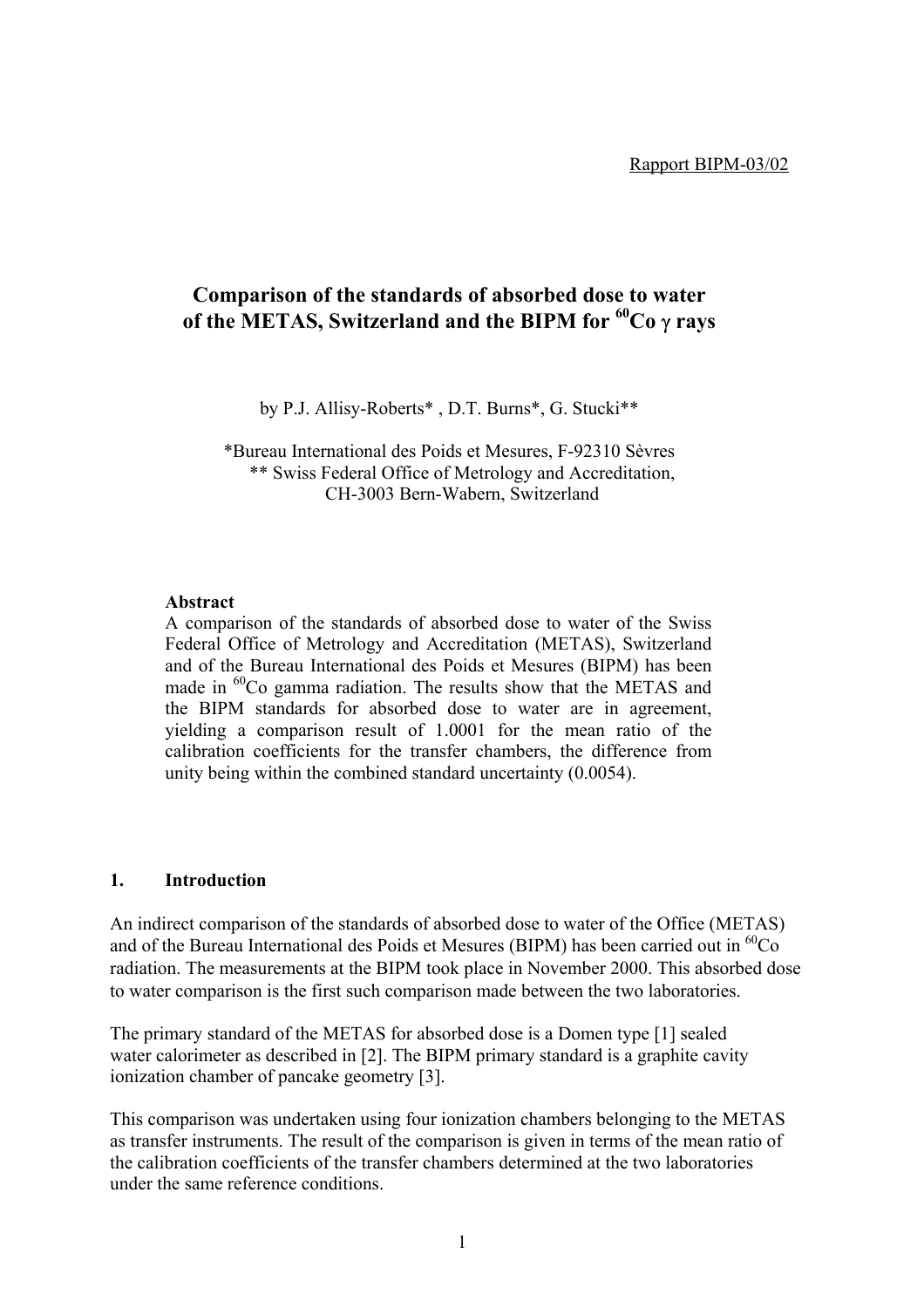#### **2. Determination of the absorbed dose to water**

At the BIPM, the absorbed dose rate to water is determined from

$$
\dot{D}_{\text{w},\text{BIPM}} = (I/m)(W/e)\bar{s}_{\text{c},\text{a}}\Pi k_i,\tag{1}
$$

| where                |                                                                         |
|----------------------|-------------------------------------------------------------------------|
| I/m                  | is the mass ionization current measured by the standard,                |
| W                    | is the mean energy expended in dry air per ion pair formed,             |
| $\epsilon$           | is the electronic charge,                                               |
| $\overline{S}_{c,a}$ | is the ratio of the mean mass stopping powers of graphite and air, and  |
| $\prod k_i$          | is the product of the correction factors to be applied to the standard. |

The values of the physical constants and the correction factors entering in (1) are given in [3] together with their uncertainties, the combined relative standard uncertainty being  $2.9 \times 10^{-3}$ . The uncertainty budget is shown in Table 1.

At the METAS, the absorbed dose to water  $D_w$  is determined from

$$
D_{\text{w,METAS}} = \Delta T_{\text{w}} c_{\text{w}} \Pi k_i \frac{1}{1 - h}, \qquad (2)
$$

where

 $\Delta T_w$  is the measured temperature rise,

*c*w is the specific heat capacity of water at the calorimeter operating temperature of  $4^{\circ}C$ .

Π*ki* is the product of the correction factors to be applied to the standard, and

 $(1-h)^{-1}$  is a correction factor for the heat defect of water.

The design and operation of the calorimeter is described in [2]. The correction factors applied to the standard are described below and the components of uncertainty are indicated in Table 2, giving a combined relative standard uncertainty of  $4.1 \times 10^{-3}$ .

The absorbed dose to water at the METAS is maintained through the use of a series of secondary standard ionization chambers calibrated directly against the water calorimeter.

There are four correction factors,  $k_i$ , to be applied in (2) as follows:

#### *Conductive heat flow correction factor,*  $k_c$ *.*

There are two possible sources of conductive heat flow in the sealed water calorimeter. The specific heat capacity of glass is only about one fifth that of water. Consequently, radiation energy deposited in the glass walls of the vessel and of the thermistor probes will be transferred as heat to the water. There is a decrease in temperature immediately after the cessation of irradiation caused by excess heat conducted away from the thermistor probes into the water. Some minutes later there is an increase in temperature due to excess heat from the vessel arriving at the probes. These effects result in a relative correction of about  $10^{-3}$ . The second source of conductive heat loss is that driven by temperature differentials because of dose gradients. The conductive heat flow correction factor has a calculated value  $k_c$  of 0.9982 (0.0015).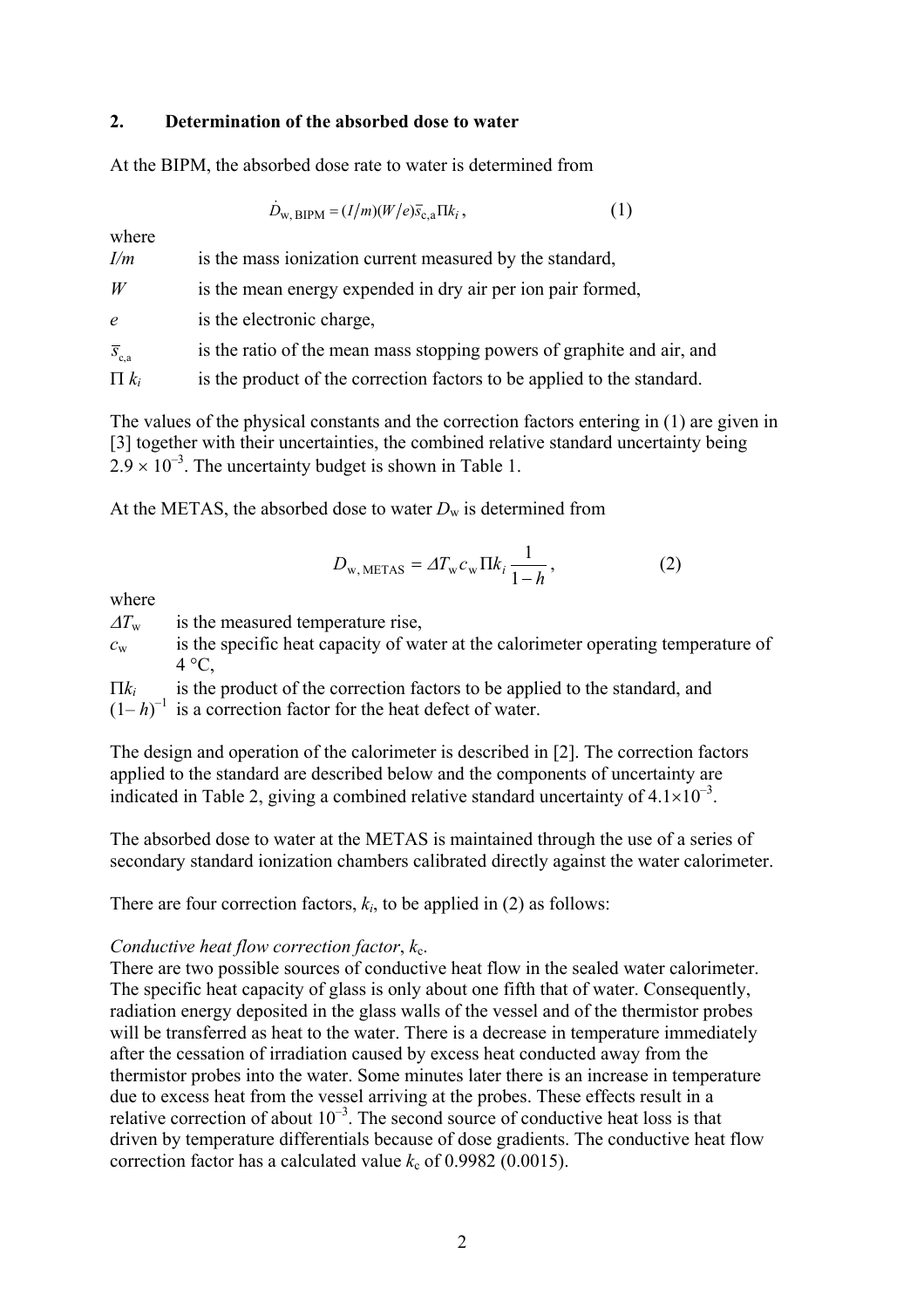| Quantity                                                  | <b>BIPM</b> value | BIPM relative standard uncertainty <sup>(1)</sup> |              |
|-----------------------------------------------------------|-------------------|---------------------------------------------------|--------------|
|                                                           |                   | $100 s_i$                                         | 100 $u_i$    |
| Dry air density $^{(2)}$ / (kg m <sup>-3</sup> )          | 1.2930            |                                                   | 0.01         |
| $W/e$ / $(J C^{-1})$                                      | 33.97             |                                                   | $0.11^{(3)}$ |
| $\overline{s}_\mathrm{c,a}$                               | 1.0030            |                                                   |              |
| $k_{\text{cav}}$ (air cavity)                             | 0.9900            | 0.03                                              | 0.04         |
| $(\overline{\mu}_{en}/\rho)_{w,c}$                        | 1.1125            | 0.01                                              | 0.14         |
| $\Psi_{w,c}$ (photon fluence ratio)                       | 1.0065            | 0.04                                              | 0.06         |
| $(1+\epsilon)_{w,c}$ (dose to kerma ratio)                | 1.0015            |                                                   | 0.06         |
| $k_{\text{ps}}$ (PMMA <sup>(4)</sup> envelope)            | 0.9999            | 0.00 <sub>5</sub>                                 | 0.01         |
| $k_{\text{pf}}$ (phantom window)                          | 0.9996            |                                                   | 0.01         |
| (radial non-uniformity)<br>$k_{\rm rn}$                   | 1.0051            | 0.00 <sub>5</sub>                                 | 0.03         |
| (recombination losses)<br>$k_{\rm s}$                     | 1.0016            | 0.004                                             | 0.01         |
| $k_h$ (humidity)                                          | 0.9970            |                                                   | 0.03         |
| Volume of standard CH4-1 /<br>$\text{cm}^3$               | 6.8810            | 0.19                                              | 0.03         |
| <i>I</i> (ionization current)                             |                   | 0.01                                              | 0.02         |
| Quadratic summation                                       |                   | 0.20                                              | 0.21         |
| Combined relative standard<br>uncertainty of $D_{w,BIPM}$ |                   | 0.29                                              |              |

**Table 1. Physical constants, correction factors and relative standard uncertainties for the BIPM ionometric standard of absorbed dose to water**

(1) In each Table,  $s_i$  represents the Type A relative standard uncertainty  $u_A(x_i)/\bar{x}_i$ , estimated by statistical means;  $u_i$  represents the Type B relative standard uncertainty  $u_B(x_i)/\bar{x}_i$  estimated by other means.

(2) At 0 °C and 101.325 kPa.

(3) Combined uncertainty for the product of  $(W / e)$ *s*<sub>c</sub><sub>a</sub>.

(4) PMMA is the acronym for polymethylmethacrylate

## *Radiation field perturbation correction factor, k*p:

The presence of the vessel and probes perturbs the radiation field. This effect was measured using a SCX Si-diode to be  $1.0021$  (0.0005) for  ${}^{60}Co$ .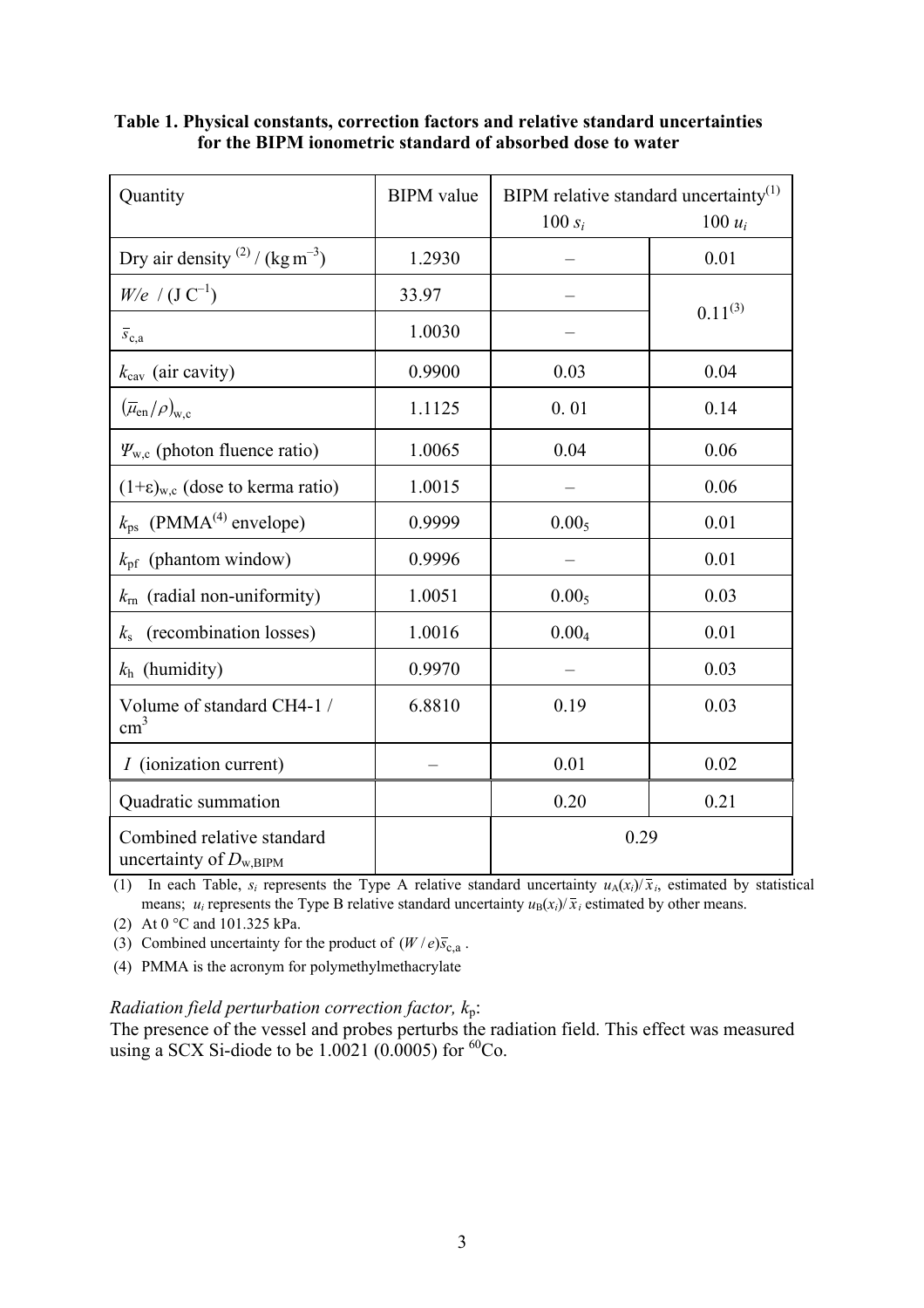## *Beam profile non-uniformity correction factor,*  $k_{\text{bn}}$ *:*

The beam profile in the plane perpendicular to the radiation beam axis was measured using a SCX Si-diode. Since the two sensing thermistors are separated on either side of the reference point, a  $k_{\text{bp}}$  of 0.9996 is required to obtain the dose on the axis. The relative uncertainty in  $k_{\text{dd}}$ is estimated to be less than  $2 \times 10^{-4}$ .

## **Table 2. Relative standard uncertainties for the METAS calorimetric standard of absorbed dose to water**

| Source of uncertainty                                          | <b>METAS</b><br>Value | <b>METAS</b> relative standard<br>uncertainty |           |
|----------------------------------------------------------------|-----------------------|-----------------------------------------------|-----------|
|                                                                |                       | 100 $s_i$                                     | 100 $u_i$ |
| Thermistor calibration                                         |                       | 0.20                                          |           |
| Thermistor positioning (depth in water)                        |                       |                                               | 0.10      |
| Specific heat of water / $(J g^{-1} K^{-1})$                   | 4.2048                |                                               | 0.01      |
| $k_c$ heat flow by conduction                                  | 0.9982                |                                               | 0.15      |
| $k_{\rm p}$ field perturbation                                 | 1.0021                | 0.05                                          |           |
| $k_{\text{bp}}$ beam profile                                   | 0.9996                |                                               | 0.02      |
| Chemical heat defect, h                                        | $\theta$              |                                               | 0.30      |
| Source to surface distance                                     |                       |                                               | 0.03      |
| Measurement of $\Delta T$ (n = 160)                            |                       | 0.06                                          |           |
| Quadratic summation                                            |                       | 0.21                                          | 0.35      |
| Combined relative standard uncertainty in $D_{\text{w,METAS}}$ |                       | 0.41                                          |           |

## *Thermal heat defect of water correction factor,*  $(1-h)^{-1}$ :

Various models have been used to simulate the chemistry occurring in aqueous solutions. Water saturated with  $N_2$  or  $H_2$  gas is used in the calorimeter because these solutions are calculated to have *h* equal to zero after a small accumulated dose, regardless of the model used. The relative uncertainty in the heat defect correction is taken as  $3 \times 10^{-3}$ .

## *Reference conditions*

Absorbed dose is determined at the BIPM under reference conditions defined by the Consultative Committee for Ionizing Radiation (CCRI), previously known as the CCEMRI  $\lceil 4 \rceil$  :

- the distance from the source to the reference plane (centre of the detector) is 1 m;
- the field size in air at the reference plane is 10 cm x 10 cm, the photon fluence rate at the centre of each side of the square being 50 % of the photon fluence rate at the centre of the square;
- the reference depth is 5 g⋅cm<sup>-2</sup>.

The reference conditions at the METAS are the same as those at the BIPM. However, the experimental arrangement used to establish the absorbed dose via water calorimetry and that used to disseminate the dose are not identical. Water calorimetry is performed in a small cubic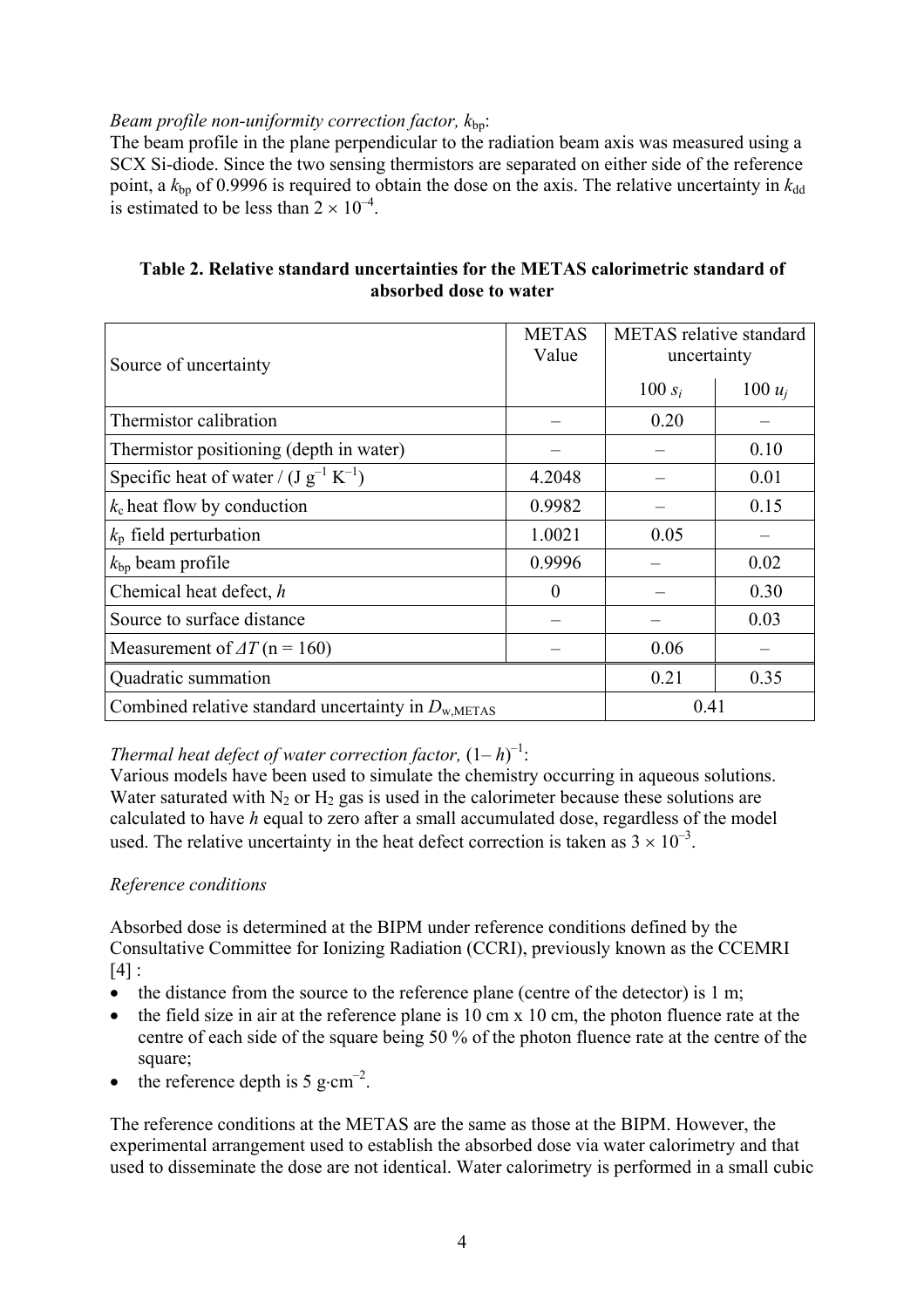tank of side length 30 cm. The source to reference distance is 100 cm with the depth to the reference point in the tank set to 5 g⋅cm<sup>-2</sup> including the PMMA window of 3 mm thickness as a water-equivalent thickness in g⋅cm<sup>-2</sup>. The field size at this reference point is 10 cm  $\times$  10 cm. There is 11.2 cm of Styrofoam insulation in the beam path outside the tank that is not included in the 5 g⋅cm<sup>-2</sup> but is the same for reference and transfer measurements.

The value of  $\dot{D}_{\text{w METAS}}$  used for the comparison is the mean of measurements made over a period of four months before and two months after the measurements at the BIPM. The value is normalized to the date and time of 1999-07-01 T 00:00:00 Coordinated Universal Time (UTC) as is the ionization current of the transfer chambers (using the IAEA weighted mean half-life value of 1925.5 d,  $\sigma$  = 0.5 d for <sup>60</sup>Co [5]).

The  $\dot{D}_{\text{w,BIPM}}$  value is the mean of measurements made over a period of three months before and after the comparison. By convention it is given at the reference date of 2000-01-01 T 00:00:00, UTC as is the value of the ionization current, using the same half-life as above.

#### **3. The transfer chambers and their calibration**

The comparison of the METAS and BIPM standards was made indirectly using the calibration coefficients  $N_{D,w}$  for the four transfer chambers given by

$$
N_{D, w, lab} = \dot{D}_{w, lab} / I_{lab} \tag{3}
$$

where  $\dot{D}_{w, \text{lab}}$  is the water absorbed dose rate and  $I_{\text{lab}}$  is the ionization current of a transfer chamber measured at the METAS or the BIPM. The current is corrected for the effects and influences described in this section.

The transfer chambers are two NE2571 ionization chambers belonging to the METAS with serial numbers 2806 and 2807, and two NE2611A ionization chambers with serial numbers 129 and 147. Their main characteristics are listed in Table 3. These chambers were calibrated at the METAS before and after the measurements at the BIPM.

The experimental method for calibrations at the METAS is described in [6] and that for the BIPM in [7]. At each laboratory the chambers were positioned with the stem perpendicular to the beam direction and with the appropriate markings on both chamber and envelope (engraved lines or serial numbers) facing the source.

A collecting voltage of 250 V (negative polarity), supplied at each laboratory, was applied to each chamber at least 30 min before measurements were made. No corrections were applied at either laboratory for polarity or recombination. Volume recombination is negligible at an air kerma rate of less than 15 mGy  $s^{-1}$  for these chambers at this polarizing voltage, and the initial recombination loss will be the same in the two laboratories.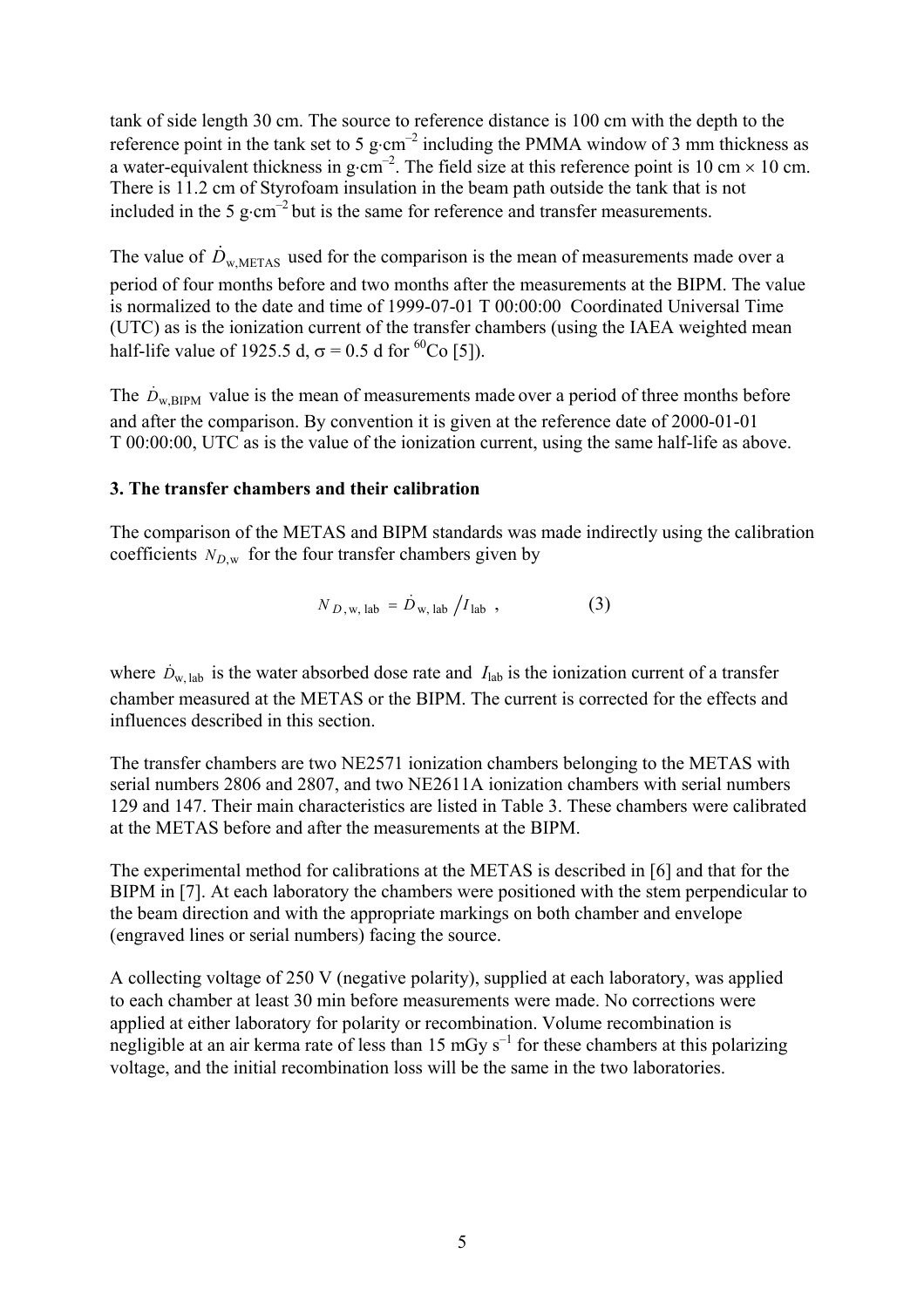| Characteristic/Nominal values |                           | <b>NE2571</b>           | <b>NE2611A</b>               |
|-------------------------------|---------------------------|-------------------------|------------------------------|
| Dimensions                    | Inner diameter            | $6.3 \text{ mm}$        | $7.5 \text{ mm}$             |
|                               | Wall thickness            | $0.35$ mm               | $0.5 \text{ mm}$             |
|                               | Cavity length             | 24.0 mm                 | $9.22$ mm                    |
|                               | Tip to reference<br>point | 14.5 mm                 | $5 \text{ mm}$               |
| Electrode (Al)                | Length                    | $21.0 \text{ mm}$       | $6.4 \text{ mm}$             |
|                               | Diameter                  | $1.0 \text{ mm}$        | $1.7 \text{ mm}$<br>(hollow) |
| Volume                        | Air cavity                | $0.69$ cm <sup>3</sup>  | $0.325$ cm <sup>3</sup>      |
| Wall                          | Material                  | graphite                | graphite                     |
|                               | Density                   | $1.7 \text{ g cm}^{-3}$ | $1.7 g cm-3$                 |
| Applied voltage               | Negative polarity         | 250 V                   | 250 V                        |

| Table 3. Characteristics of the METAS NE transfer chambers |  |  |  |
|------------------------------------------------------------|--|--|--|
|                                                            |  |  |  |

The charge *Q* collected by each transfer chamber was measured using Keithley electrometers, model 642 at the BIPM and model 6517 at the METAS. The chambers were pre-irradiated for at least 10 min ( $\approx 10$  Gy) at the METAS and for at least 30 min ( $\approx 3$  Gy) at the BIPM before any measurements were made.

The ionization current measured from each transfer chamber was corrected for the leakage current at the BIPM. The METAS does not correct for leakage as long as this is less than 0.01 % of the ionization current. During a series of measurements, the water temperature was stable to better than  $0.02 \degree C$  at the METAS and better than  $0.01 \degree C$  at the BIPM. The ionization current is corrected to 293.15 K and 101.325 kPa at both laboratories.

Relative humidity is controlled at  $(50 \pm 5)$ % at both the BIPM and the METAS. Consequently, no correction for humidity is applied to the ionization current measured.

At the METAS a correction was applied to the ionization current for the radial non-uniformity of the beam over the section of the transfer chambers. The correction factor for the NE2611A is 0.9998 and for the NE2571A 0.9999. A possible explanation for the values being less than unity is an inhomogeneity in the Styrofoam in front of the METAS standard. At the BIPM the corrections applied to the ionization current are 1.0003 for the NE 2611A and 1.0006 for the NE2571, each with an uncertainty of  $2 \times 10^{-4}$  [8].

Both laboratories use a horizontal beam of radiation and the thickness of the PMMA front window is included at the BIPM as a water-equivalent thickness in g⋅cm<sup>-2</sup> when positioning the chamber. In addition, the BIPM applies a correction factor  $k_{pf}$  (0.9996) that accounts for the non-equivalence to water of the PMMA in terms of interaction coefficients. Individual waterproof sleeves of PMMA were supplied by the METAS for each chamber, 1.5 mm thick for the NE 2611A chambers and 1 mm thick for the NE 2571 chambers. The same sleeves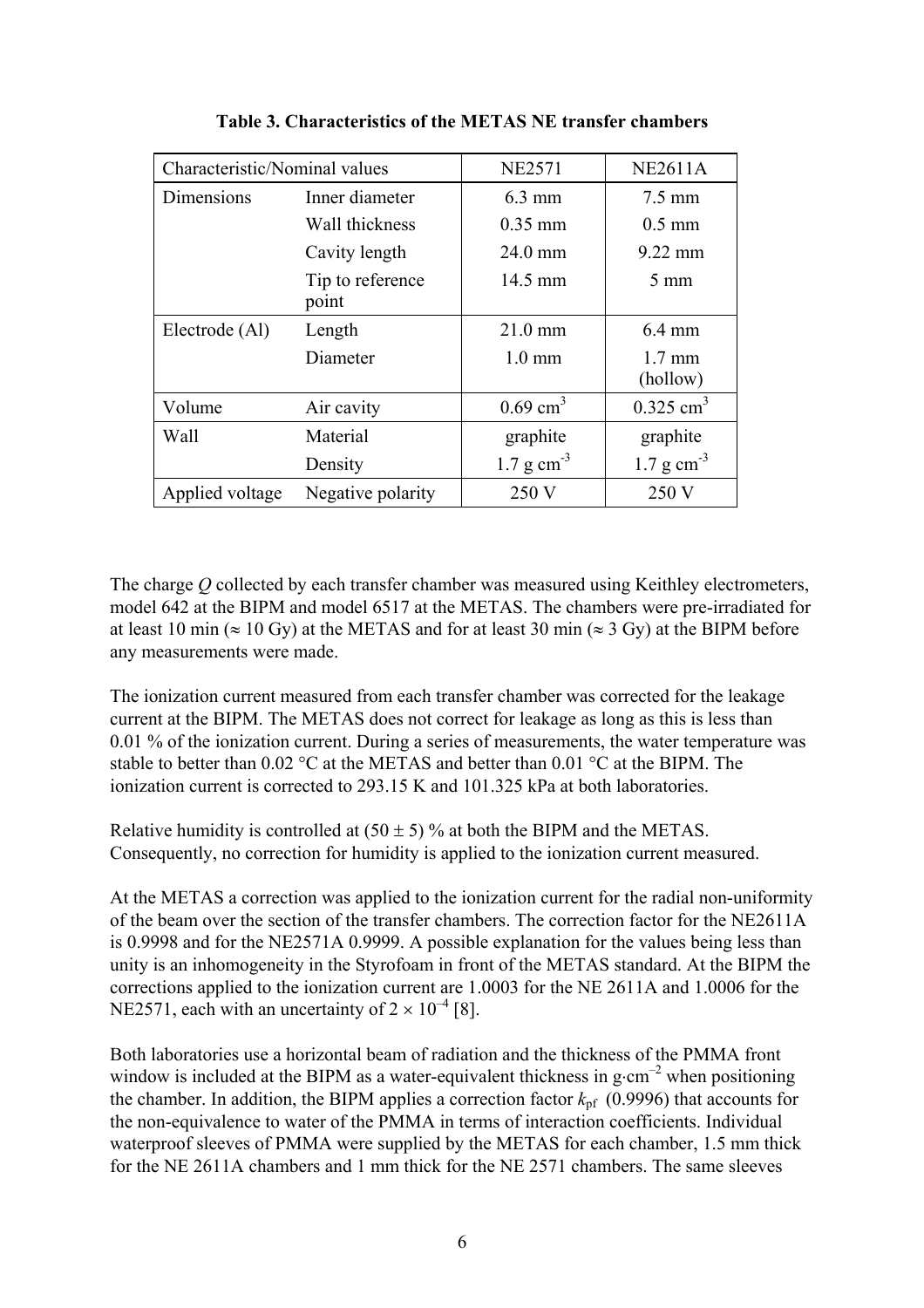were used at both laboratories and consequently no correction for the influence of each sleeve was necessary at either laboratory.

The relative standard uncertainty of the mean ionization current measured with each transfer chamber over the short period of calibration was estimated to be  $10^{-4}$  (2 to 4 calibrations with repositioning, in series of 30 measurements for each chamber) at the BIPM. At the METAS, a single series of 25 repeated measurements each lasting 60 s, exhibited a relative standard uncertainty of less than  $2 \times 10^{-4}$ . The calibration of each chamber was repeated with repositioning at least twice both before and after the measurements at the BIPM. The relative standard uncertainty of the mean normalized ionization current measured at the METAS with a given transfer chamber over the several months required for this comparison was typically  $2 \times 10^{-4}$ 

Contributions to the relative standard uncertainty of  $N_{D,w}$  lab are listed in Table 4. The two laboratories determine absorbed dose by methods that are quite different and not correlated. Consequently, the combined uncertainty of the result of the comparison is obtained by summing in quadrature the uncertainties of  $\dot{D}_{w, BIPM}$  and  $\dot{D}_{w, METAS}$ , together with the contributions arising from the use of transfer chambers. These latter terms include the uncertainties of the ionization currents measured, the distance to the reference plane and the depth positioning.

#### **4. Results of the comparison**

The result of the comparison,  $R_{D,w}$ , is expressed in the form

$$
R_{D,\mathbf{w}} = N_{D,\mathbf{w}\,\text{METAS}} / N_{D,\mathbf{w}\,\text{BIPM}} \,, \tag{4}
$$

in which the average value of measurements made at the METAS prior to those made at the BIPM (pre-BIPM) and those made afterwards (post-BIPM) for each chamber is compared with the measurements made at the BIPM. Table 5 lists the relevant values of  $N_{D,w}$  for each chamber.

The comparison result is taken as the unweighted mean value for all four transfer chambers,  $R_{Dw}$  = 1.0001 with a combined standard uncertainty for the comparison of 0.0054.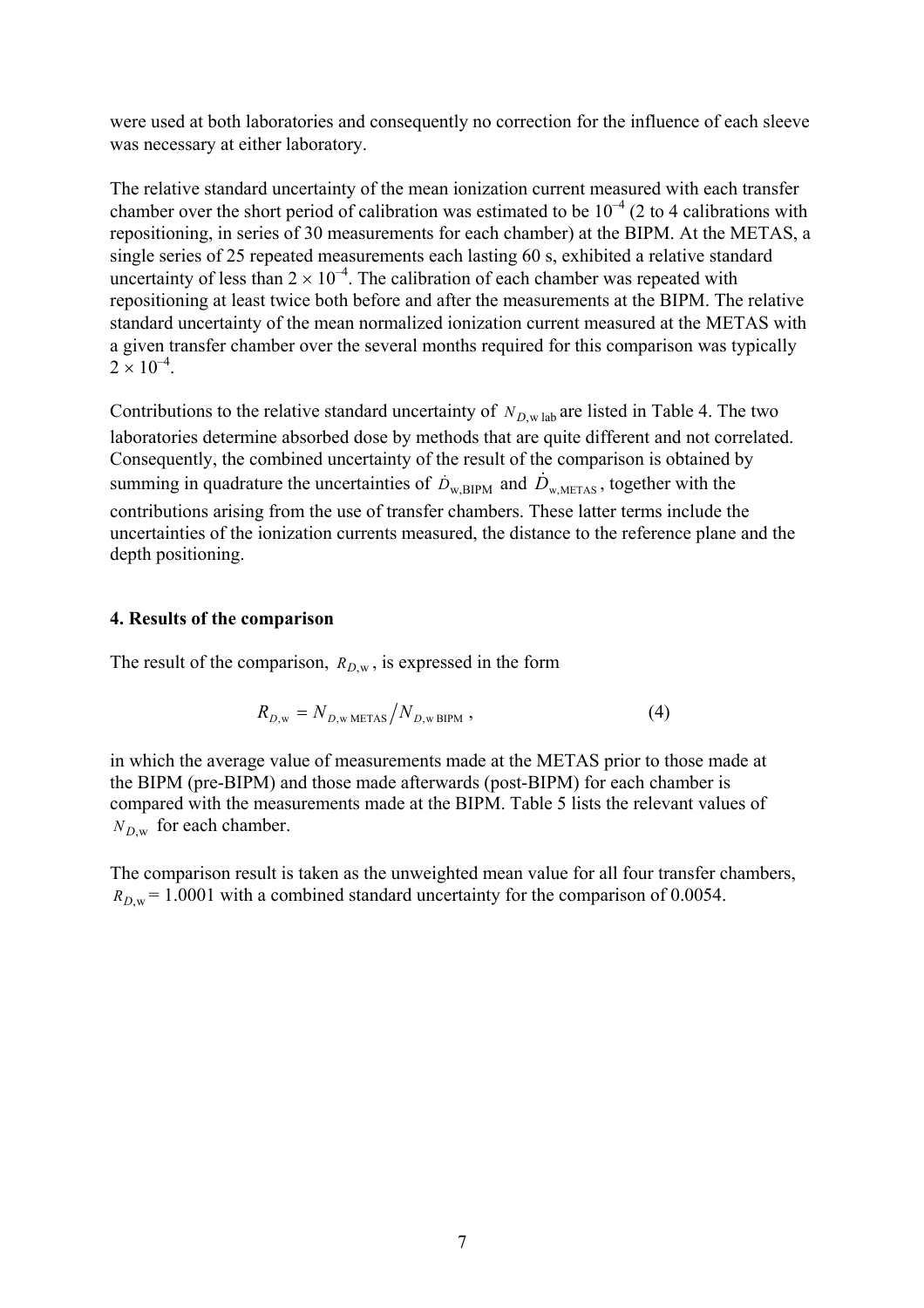# **Table 4. Estimated relative standard uncertainties of the calibration coefficient,** *N <sup>D</sup>*,w lab **, of the transfer chambers and of the comparison**

 $result, R_{D,w}$ 

|                                                         | <b>METAS</b> |           | <b>BIPM</b> |           |  |
|---------------------------------------------------------|--------------|-----------|-------------|-----------|--|
| Relative standard uncertainty of                        | 100 $s_i$    | $100 u_i$ | 100 $s_i$   | 100 $u_i$ |  |
| Absorbed dose rate to water (tables 1 and 2)            | 0.22         | 0.35      | 0.20        | 0.21      |  |
| Ionization current of the transfer chambers             | 0.06         | 0.15      | 0.02        | 0.02      |  |
| Distance                                                |              | 0.03      |             | 0.02      |  |
| Depth in water                                          |              | 0.09      |             | 0.05      |  |
| Relative standard uncertainties of $N_{D,\text{w lab}}$ |              |           |             |           |  |
| quadratic summation                                     | 0.23         | 0.39      | 0.20        | 0.22      |  |
| combined uncertainty                                    | 0.45         |           |             | 0.30      |  |
| Relative standard uncertainties of $R_{D,w}$            |              | 100 s     | 100 u       |           |  |
| quadratic summation                                     |              | 0.30      | 0.45        |           |  |
| combined uncertainty, $u_c$                             | 0.54         |           |             |           |  |
|                                                         |              |           |             |           |  |

# **Table 5. Results of the comparison**

| <b>NE</b> | $N_{D,\text{wMETAS}}$ | $N_{D,w\text{-}BIPM}$      | $N_{D,\mathrm{w\,METAS}}$  | $N_{D,\text{wMETAS}}$      | $R_{D,\mathrm{w}}$ | $u_{c}$ |
|-----------|-----------------------|----------------------------|----------------------------|----------------------------|--------------------|---------|
| Chamber   | / $Gy \mu C^{-1}$     | / Gy $\mu$ C <sup>-1</sup> | / Gy $\mu$ C <sup>-1</sup> | / Gy $\mu$ C <sup>-1</sup> |                    |         |
|           | pre-BIPM              |                            | post-BIPM                  | mean                       |                    |         |
| 2806      | $45.36_8$             | 45.36 <sub>0</sub>         | $45.34_1$                  | $45.35_4$                  | 0.9999             |         |
| 2807      | 45.21 <sub>9</sub>    | $45.24_1$                  | 45.25 <sub>5</sub>         | $45.23_7$                  | 0.9999             |         |
| 129       | 102.7 <sub>4</sub>    | $102.6_3$                  | 102.6 <sub>5</sub>         | 102.69                     | 1.0006             |         |
| 147       | $103.6_3$             | 103.6 <sub>6</sub>         | 103.64                     | 103.64                     | 0.9998             |         |
|           |                       |                            |                            | Mean values                | 1.0001             | 0.0054  |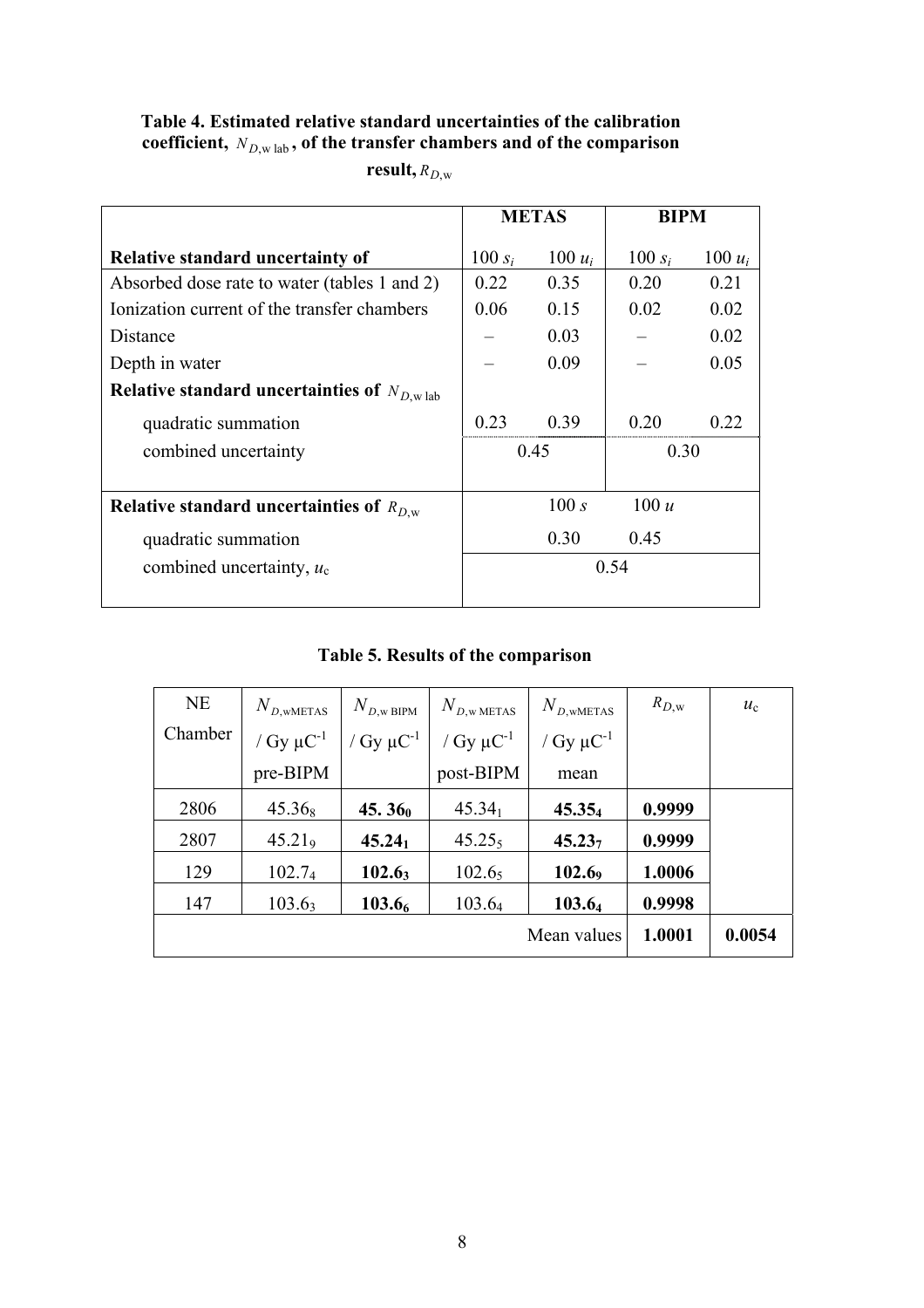## **5. Discussion**

The result of the present comparison of absorbed dose standards for  ${}^{60}Co$  gamma radiation is  $R_{D,w} = 1.0001$ ,  $u_c = 0.0054$ . The difference between the absorbed dose to water standards of the METAS and the BIPM is not significant given the combined uncertainty.

The transfer chambers were also calibrated in terms of air kerma in  ${}^{60}Co$  at the BIPM. The measurements made in air and in water can be used to compare the relative responses of the transfer chambers. The ratio of  $N_{D,w}/N_K$  at the BIPM for the NE2571 chambers is 1.0981 and for the NE2611A chambers is 1.0901, each with a statistical uncertainty of  $10^{-4}$ . These values, for which no beam profile corrections have been made, are within the expected values for similar thimble-type transfer chambers measured at the BIPM [9]. The coherence within each type of chamber confirms the stability of the chambers while at the BIPM.

## **6. Conclusions**

The primary standards of absorbed dose to water of the METAS (Switzerland) and the BIPM are in agreement,  $(R_{D,w} = 1.0001, u_c = 0.0054)$  within the comparison uncertainties. The result will be used as the basis for an entry to the BIPM key comparison database and the determination of degrees of equivalence for the eleven national metrology institutes (NMI) that have made such comparisons. The distribution of the results of the BIPM comparisons for these eleven NMIs has a standard uncertainty of  $2.5 \times 10^{-3}$ .

Figure 1 shows the results of the comparisons between each NMI and the BIPM [10 to 15] in chronological order since 1987. The uncertainties shown on the graph are the standard uncertainties for each comparison result. When similar methods are used, there are correlations between the results that need to be taken into account when comparing one NMI with another.



Figure 1 International comparison of absorbed dose to water

National Metrology Institute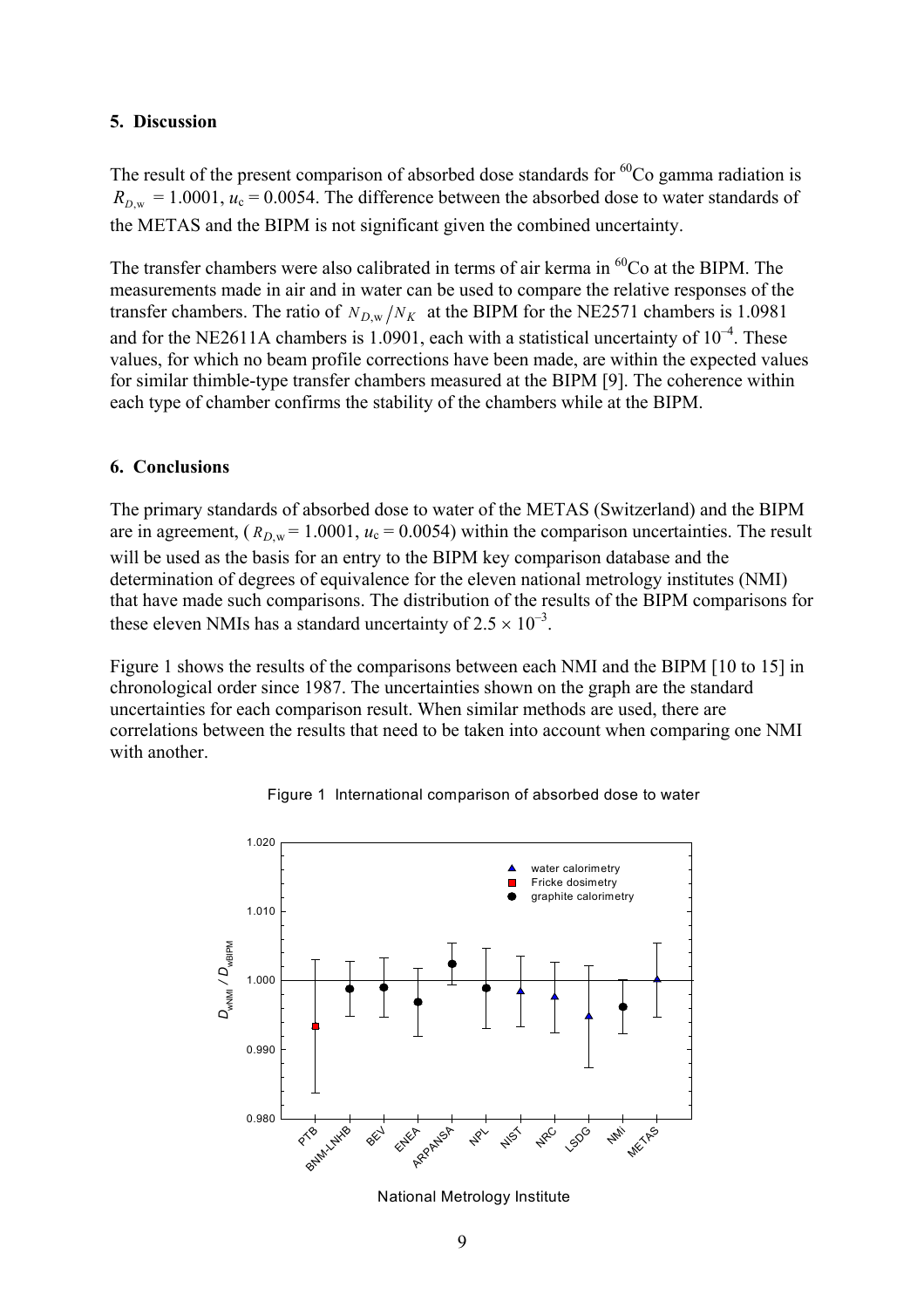#### **Acknowledgements**

The significant contribution to the measurements at the METAS of R. Schafer and H. Quintel is gratefully acknowledged.

## **References**

- [1] DOMEN S.R., A sealed water calorimeter for measuring absorbed dose, *J. Res. Nat. Bur. Stand.*, 1994, **99**, 121-141.
- [2] MEDIN J. SEUNTJENS J., KLASSEN N., ROSS C., and STUCKI, G. The OFMET Sealed Water Calorimeter; *Proceedings of NPL workshop on Recent advances in Calorimetric Absorbed Dose Standards, NPL Report CIRM 42, December 2000*.
- [3] BOUTILLON M., PERROCHE A.-M., Ionometric determination of absorbed dose to water for cobalt-60 gamma rays, *Phys. Med. Biol.*, 1993, **38**, 439-454.
- [4] BIPM, Constantes physiques pour les étalons de mesure de rayonnement, *BIPM Com. Cons. Etalons Mes. Ray. Ionisants*, 1985, Section (I) **11**, p. R45 (Paris : Offilib).
- [5] IAEA, X- and gamma-ray standards for detector calibration, *IAEA-TEC-DOC-619*, 1991.
- [6] STUCKI G., QUINTEL H. and SCHAFER R., Measurement set-up for the calibration of dosimeters in a  ${}^{60}Co$  beam (in preparation).
- [7] BOUTILLON M. ALLISY-ROBERTS P.J. and BURNS D.T., Measuring conditions used for the calibration of ionization chambers at the BIPM, *Rapport BIPM-01/04*, 2001, 19 pages.
- [8] BOUTILLON M., PERROCHE A.-M., Radial non-uniformity of the BIPM  $^{60}$ Co beam, *Rapport BIPM-89/2*, 1989.
- [9] ALLISY-ROBERTS P.J., Calibration of cavity chambers in the BIPM  ${}^{60}$ Co beam (in preparation).
- [10] QUINN T.J., Results of recent international comparisons of national measurement standards carried out by the BIPM, *Metrologia*, 1996, **33**, 271-287.
- [11] ALLISY-ROBERTS P.J., BURNS D.T., BOAS J.F., HUNTLEY R.B. and WISE K.N. Comparison of the standards of absorbed dose to water of the ARPANSA and the BIPM for 60Co gamma radiation, *Rapport BIPM-99/17*, 2000.
- [12] ALLISY-ROBERTS P. J., BURNS, D.T., DUANE S., THOMAS R. Comparison of the absorbed dose standards of the NPL and the BIPM for  ${}^{60}Co$   $\gamma$  rays, *Rapport BIPM-2003/-*, (in preparation), 2003.
- [13] ALLISY-ROBERTS P.J. and SHOBE J., Comparison of the standards of absorbed dose to water of the NIST and the BIPM for  ${}^{60}Co$   $\gamma$  rays, *Rapport BIPM-98/5*, 1998, 9 p*.*